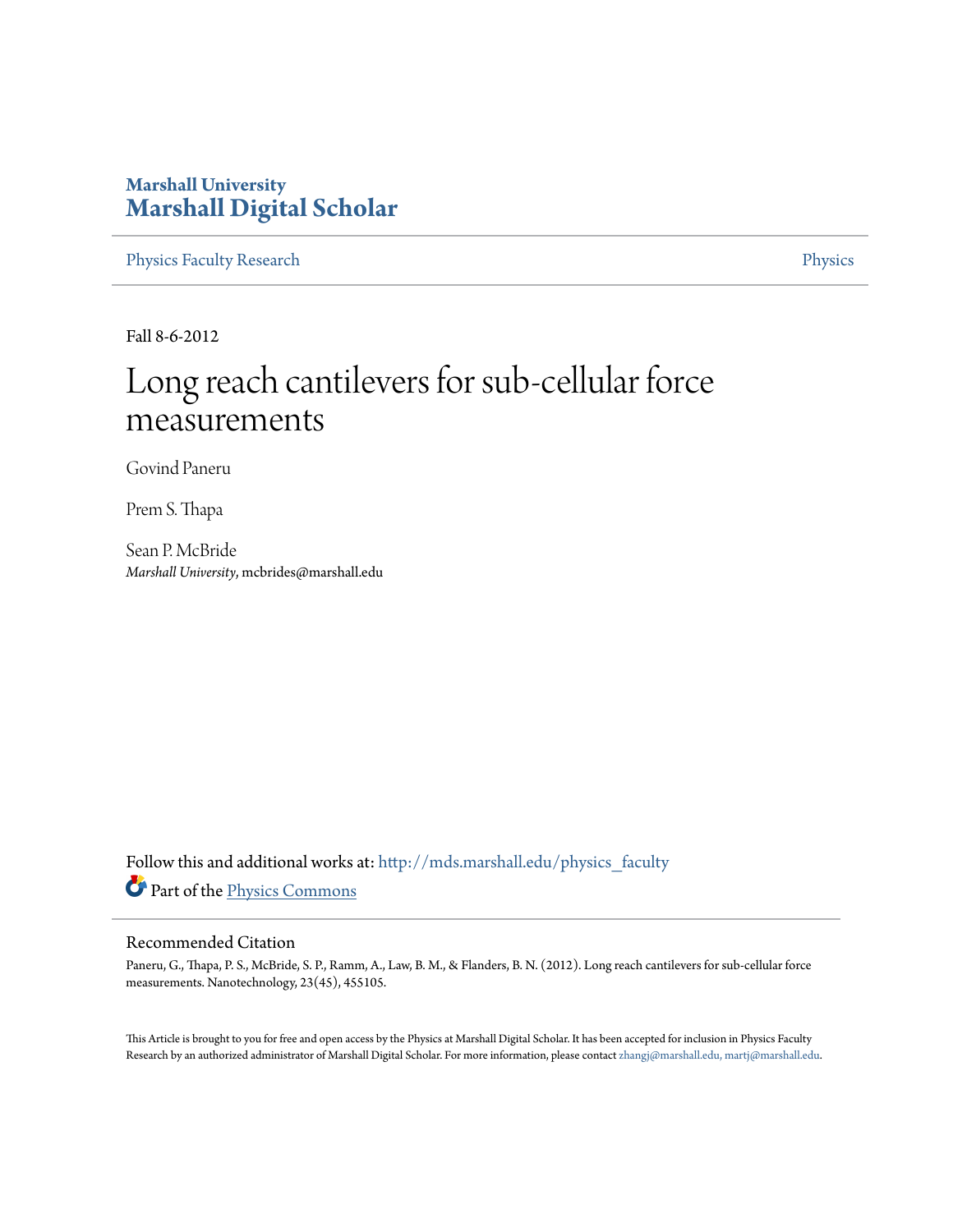## **Long reach cantilevers for sub-cellular force measurements**

**Govind Paneru,<sup>1</sup> Prem S. Thapa,<sup>2</sup> Sean P. McBride,<sup>1</sup> Adam Ramm,<sup>1</sup> Bruce M. Law,<sup>1</sup>** and Bret N. Flanders<sup>1,a)</sup>

<sup>1</sup>Department of Physics, Kansas State University, Manhattan, KS 66506-2601 <sup>2</sup>Imaging and Analytical Microscopy Lab, University of Kansas, Lawrence, Kansas 66045, USA

a)Electronic mail: bret.flanders@phys.ksu.edu

### **SUBMITTED 06/09/2012, REVISED 8/06/2012**

**Abstract.** *Maneuverable*, high aspect ratio poly 3-4 ethylene dioxythiophene (PEDOT) fibers are fabricated for use as cellular force probes that can interface with individual pseudopod adhesive contact sites without forming unintentional secondary contacts to the cell. The straight fibers have lengths between 5 and 40  $\mu$ m and spring constants in the 0.07-23.2 nN  $\mu$ m<sup>-1</sup> range. The spring constants of these fibers were measured directly using an atomic force microscope (AFM). These AFM measurements corroborate determinations based on the transverse vibrational resonance frequencies of the fibers, which is a more convenient method. These fibers are employed to characterize the time dependent forces exerted at adhesive contacts between apical pseudopods of highly migratory *D. discoideum* cells and the PEDOT fibers, finding an average terminal force of  $3.1 \pm 2.7$  nN and lifetime of  $23.4 \pm 18.5$  s to be associated with these contacts.

#### **1. Introduction**

Pseudopod-facilitated motility is a critical aspect of the amoeboid migration exhibited by *D. discoideum*, neutrophils, T lymphocytes [1], and other highly migratory cells [2]. These cells crawl at rates as large as  $\sim$ 30  $\mu$ m min<sup>-1</sup> to forage for micro-organisms and antigens in their local environments [3]. To achieve such high speeds, the cells must adhere to and release the supporting substrates quickly. Pre-aggregative (*i.e.* migratory) *D. discoideum*, for example, were recently reported to form adhesive contacts (called actin foci) that form and decay on  $\sim$ 20 s time scales [4]. The short-lived nature of these contacts differs significantly from the ~20 min lifetimes of the *focal adhesion complexes* used by slow-migrating cells like keratinocytes and fibroblasts [5]. In contrast to focal adhesion complexes, which have been intensively studied at the single complex level for over a decade [6-8], comparatively little is known about the adhesive structures and dynamics of highly migratory cells.

The amoeboid paradigm of cellular movement [9, 10] essentially consists of reception of stimuli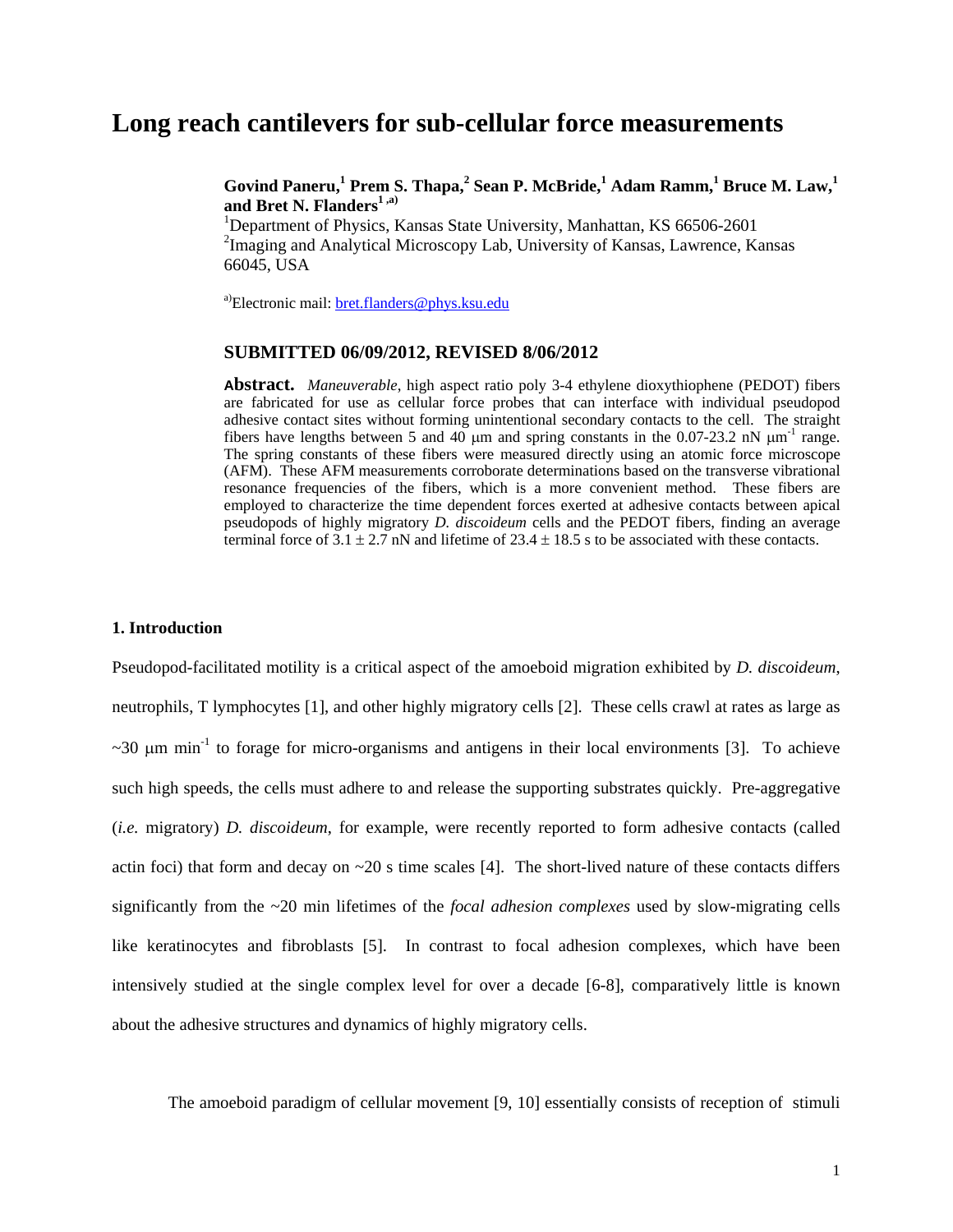(*e.g.* a signaling molecule at a cell-surface receptor) followed by the localized protrusion of exploratory appendages, such as pseudopods, from the cell. A typical pseudopod [figure  $1(a)$ ] is a few microns in length and has a submicron tip size. A cell may protrude many pseudopods at a given time. Commonly, the pseudopod will adhere its foremost tip to the local substrate [9-11]. Contraction of the actin cytoskeleton along the pseudopod-axis (by molecular motors) pulls the cell towards the adhesive contact. The molecular-level mechanisms by which pseudopods adhere to substrates for both *D. discoideum* and *amoeboid* leukocytes are not known [12, 13]. However, these are the first contacts that the cell makes with the anterior substrate, and the traction forces exerted against the substrate at these sites dictate the cell's instantaneous direction-of-migration. Hence, they are a key aspect of amoeboid motility. Characterization of the dynamical forces exerted at these contacts would constitute a key step towards resolving the potential energy surface associated with the adhesion and, ultimately, controlling the transient adhesive contact mechanism in highly migratory cells.

A variety of methods are used to characterize the forces that cells exert at their adhesive substrate-contacts. The deformable substrate technique measures cell-induced wrinkling or markerdisplacement within an elastic substrate [14]. This approach does not directly measure the forces exerted at the individual contacts, but rather extracts them by modeling the deformation-map induced by the whole-cell. This can be a non-trivial undertaking [15]. Approaches that utilize atomic force microscopy (AFM) provide excellent resolution of the dynamical forces exerted between cells and substrates [16]. *Single-cell force spectroscopy* [17] entails the attachment of a living cell to an AFM cantilever that is then lowered into contact with a substrate. The substrate is typically functionalized with a ligand of interest (*e.g.* fibronectin) [18, 19]. The force on the AFM cantilever is then measured as the cantilever-cell unit is retracted from the substrate. This method has shed light on a wide range of ligand-receptor adhesive interactions [20-22], as have the conceptually similar biomembrane force probe [23] and laser trap [24] methods. A challenge for such cell-as-probe techniques lies in minimizing the contact area to a single, cell-initiated adhesive contact: that between a pseudopod tip and a substrate, for example.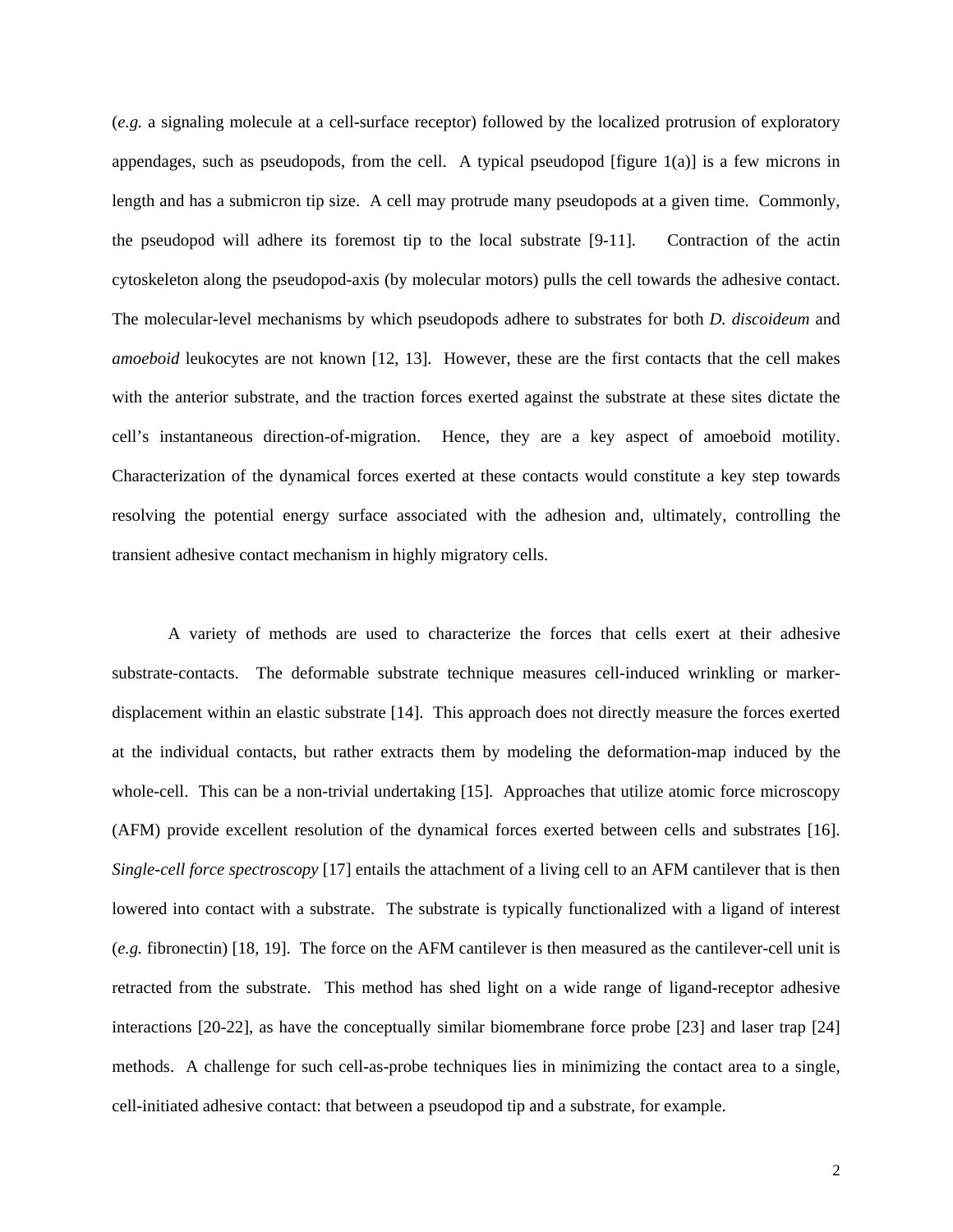What is needed is a long, thin probe that can interface with targeted sites, such as the adhesive contacts of pseudopods, without forming unintentional secondary contacts to the cell. Therefore, this study presents a methodology for fabricating and calibrating high aspect ratio PEDOT fibers for use as cellular force probes. These cantilevers are an improvement over on-chip PEDOT force sensors reported recently [25] because these cantilevers are considerably easier to calibrate, and they may be maneuvered independently around a cell and, permitting both lateral and apical (topside) targets on the cellular surface to be probed. This capability enables interrogation of the off-plane, pseudopod-facilitated motility that occurs in nature when amoeboid cells migrate through 3D matrices.



Figure 1. (a) Optical micrograph of a *D. Discoideum* cell extending pseudopods. A pseudopod is indicated by the arrow. Scale bar  $= 5 \mu m$ . (b) Schematic depicting the side-view of the experimental set-up for PEDOT fiber growth. FG designates a function generator. Inset: optical micrograph depicting the bottom view of the set-up. Scale bar = 10  $\mu$ m. (c) SEM image of a PEDOT fiber grown from an etched tungsten tip. Scale bar = 20  $\mu$ m. Inset: enlarged view of the fiber. Scale bar 1µm.

#### **2. Experimental Methods**

Direct characterization of a  $\sim$ 400 nm wide pseudopod [see figure 1(a)] requires a probe of comparable dimension. The probe should also have a sufficiently high aspect ratio to allow it to cleanly reach a targeted site without forming unintentional, secondary contacts with the cell. To meet these requirements, we have fabricated cantilevered force sensors composed of poly(3,4-ethylene dioxythiophene) (PEDOT)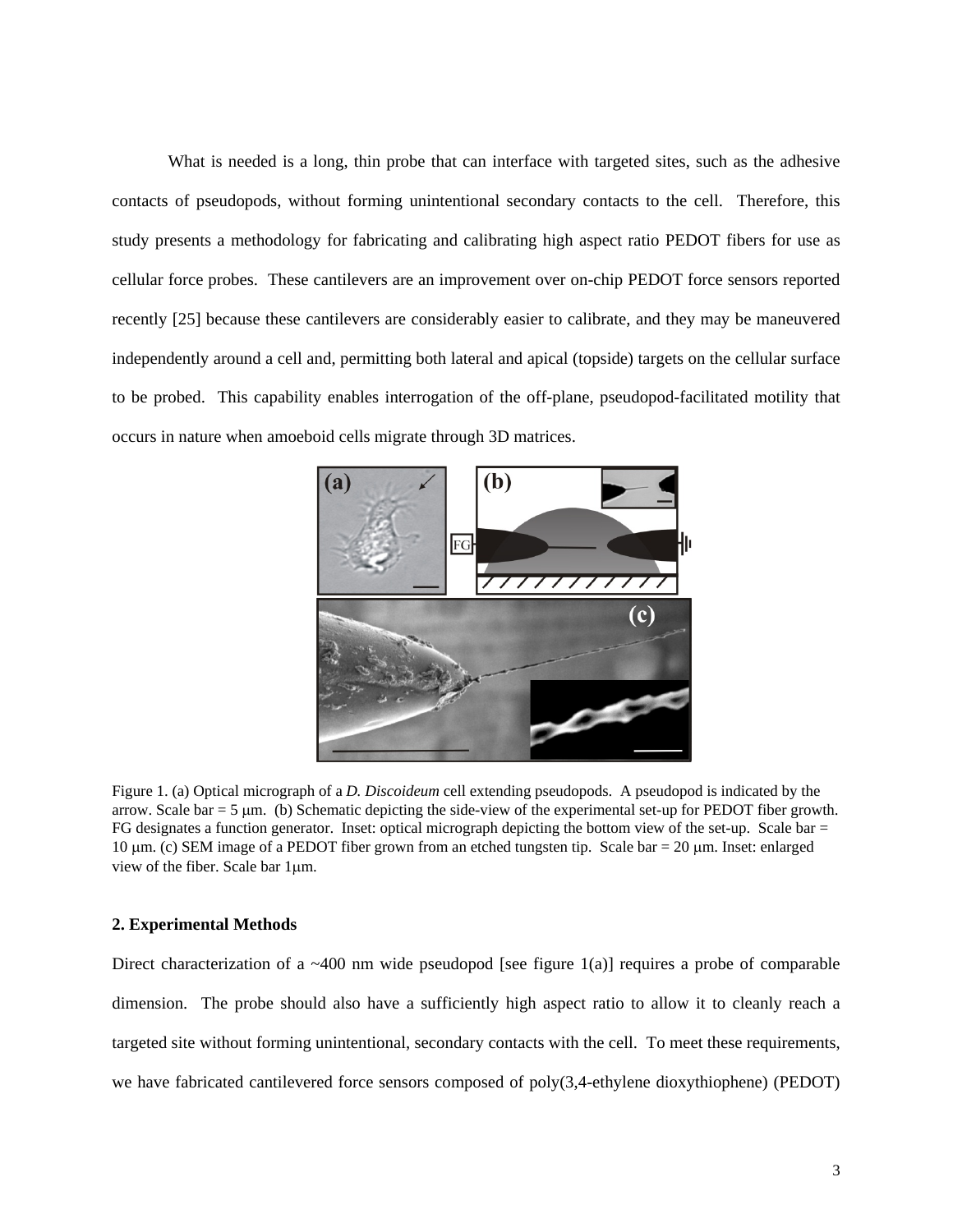fibers grown from the tips of etched tungsten wire. The bottom 5 mm of a vertically oriented, electrically grounded tungsten filament (0.019 in diameter, SmallParts) were electro-etched by repeated dipping over a  $\sim$ 4 min period into a 10 M NaNO<sub>2</sub> 6MKOH solution that was biased at  $+4$  V, as described elsewhere [26]. This procedure yields conical tips with radii-of-curvature of  $\sim$ 1  $\mu$ m or less. Reproducibility was optimized by using a sewing machine to cycle the filament in and out of solution at a rate of  $\sim 10 s^{-1}$ . We used the simple polymerization technique *directed electrochemical nanowire assembly* (DENA) to grow the PEDOT fiber from the tip of the tungsten filament [27-29]. Briefly, the tungsten filament was first evaporatively coated with ~200 nm of Au to promote strong attachment of the polymer. After mounting the coated filament in a 3D stage and positioning it  $\sim$ 1 µm above a microscope slide, a 20 µL aliquot of aqueous solution containing 0.01 M 3,4-ethylene dioxythiophene and 0.02 M poly(sodium styrene sulfonate) was deposited across the  $\sim$ 30  $\mu$ m gap between the wire tip and an Au counter-electrode that was similarly mounted. Figure 1(b) is a schematic of this arrangement. A square wave voltage signal (±3.5 V, 10.0 kHz) was applied to the electrodes to induce PEDOT nano-fiber growth via electrochemical polymerization [30]. As explained elsewhere, the voltage-frequency sets the average radii of the fibers during growth [30], but spatio-temporal fluctuations in the polymerization rate of the amorphous PEDOT material give rise to radial variation  $(-50\%)$  about the mean radius [28, 29]. The voltage signal is terminated after a few seconds when the PEDOT nano-fiber reaches the desired length. Translation of the microscope stage pulls the solution-drop away from the nano-fiber, straightening it due to the tension at the air-filament-solution contact line. The nano-fibers retain their straightened geometries upon reimmersion in aqueous solution. A scanning electron micrograph of a typical straightened nano-fiber is shown in figure  $1(c)$ .

We have used an atomic force microscope (AFM, *Model:* MFP-3D, Asylum Research) to directly measure the spring constants  $k_F$  of the PEDOT fibers, as detailed elsewhere [25]. Briefly, this was done by lowering a calibrated AFM cantilever (CSC12/tipless, MikroMasch) of spring constant  $k_c$  against an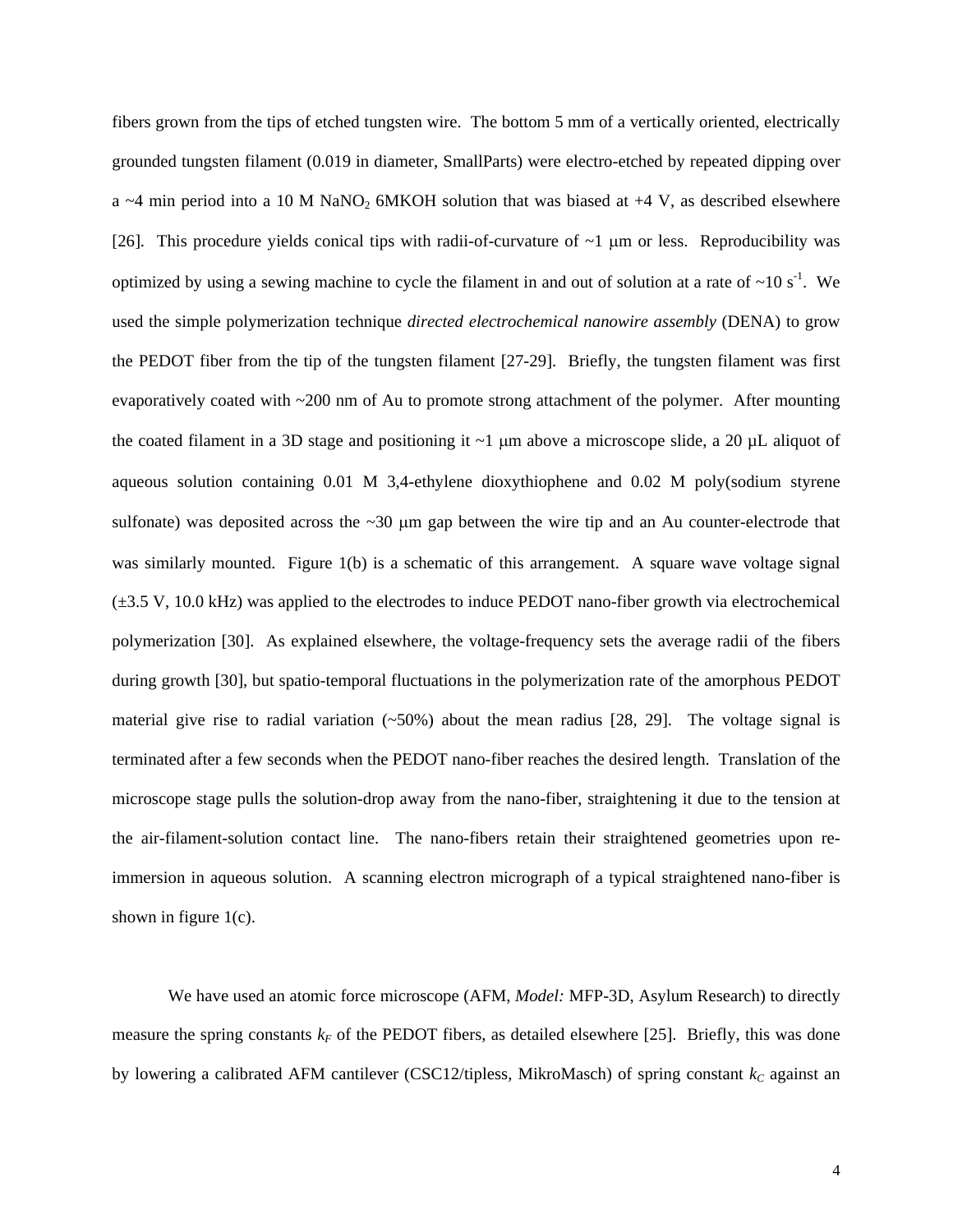individual fiber in order to deflect it by distance  $\Delta z$ , as illustrated in figure 2(a) and plotted in figure 2(b) [31]. When the opposing forces exerted by the fiber and the cantilever are equal in magnitude, the following expression relates the spring constant of the fiber to the measured quantities [32, 25]:

$$
k_F = k_C \left(\frac{\Delta z}{\delta_C} - 1\right)^{-1} \left(\frac{L - \Delta L}{L}\right)^3 \cos^{-2} \theta. \tag{1}
$$

 $\delta_c$  is the deflection of the cantilever and *L* is the length of the fiber. The tilt angle  $\theta$  of the AFM cantilever was  $11^{\circ}$  for all cases in this study. The position of contact from the end of the fiber  $\Delta L$  was measured via an internal optical microscope in the AFM.



Figure 2. (a) Schematic of AFM-based set-up for measuring the spring constant of a PEDOT fiber. (b) AFM cantilever deflection magnitude  $\delta_c$  versus vertical position of AFM head  $\Delta z$  for pressure against a rigid surface (dashed profile) and a PEDOT fiber (solid profile). (c) Optical micrograph of a PEDOT fiber resonating at its fundamental frequency. Scale bar =  $15 \mu m$ . Inset: optical images of a PEDOT fiber resonating in its first (upper) and second (lower) harmonic modes. Scale bar  $= 15$  µm. (d) Amplitude versus driving frequency plot for the PEDOT fiber in panel (c).

 We have also determined the spring constants of the PEDOT cantilevers by the resonancefrequency method, which is technically simpler than the AFM method [33]. To measure the resonance frequency of a PEDOT fiber, we position this single PEDOT cantilever  $\sim$ 10  $\mu$ m from an Au counterelectrode.  $A \pm 20$  V square wave voltage-signal of frequency f and a +20 V DC offset are applied to the PEDOT cantilever while the Au electrode is grounded [34]; polarization forces drive transverse oscillation of the PEDOT fiber at this frequency. A bright field image of a cantilever resonating in its fundamental mode is shown in figure 2(c). Images of the vibrating fiber are collected as *f* is increased in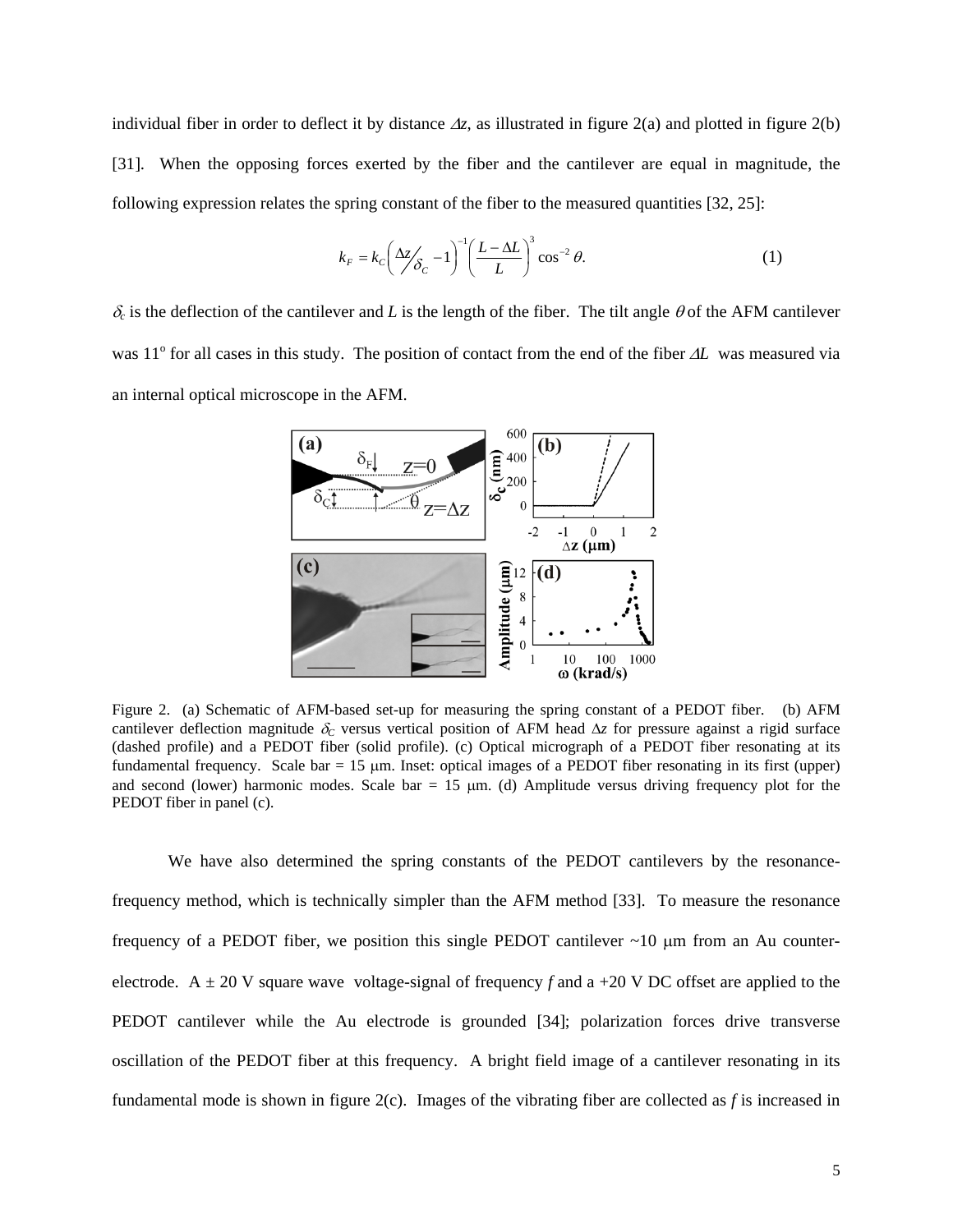5 kHz steps. A representative amplitude vs angular frequency plot is depicted in figure 2(d), where the angular frequency  $\omega$  is defined as  $\omega = 2\pi f$ . The frequency at which the amplitude reaches its first maximum locates the fundamental resonance frequency  $\omega_0$  [565 krad s<sup>-1</sup> in figure 2(d)]. Amplitude maxima at frequencies of half the observed resonance frequency were not observed, and the vibrational amplitude was directly proportional to the voltage-amplitude, confirming that the reported  $\omega_0$ -values are fundamental frequencies [33]. The resonances of the tungsten filament are well-below those of the PEDOT cantilever and, hence, do not complicate these measurements. The spring constant *kres* of a radially uniform and solid cantilevered rod of length *L* depends on  $\omega_0$  as

$$
k_{res} = 0.08 \frac{\pi \rho_m^2 L^5}{E} \omega_0^4. \tag{2}
$$

 $\rho_m$  is the mass density of the fiber material (PEDOT) and *E* its Young's modulus. (2) was derived by using the expression for  $\omega_0$  of a radially uniform rod  $\omega_0 = 1.75 \sqrt{E\rho^{-1} r L^{-2}}$  to eliminate *r* in the expression for the spring constant *k* of a uniform rod  $k = \frac{3\pi E r^4}{4I^3}$ 4 3  $k = \frac{3\pi E r^4}{4L^3}$  [35]. As explained below, (2) was used to predict the spring constants of the PEDOT fibers.

Type KAx3 *D. discoideum* cells [36], grown at 24 °C, were removed from HL-5 culturing medium by drawing  $1000 \mu L$  of the cell-medium suspension from a Petri dish and centrifuging the aliquot for  $\sim$ 10 s at 1.34  $\times$  10<sup>3</sup> g. The supernatant was discarded and the cells were washed two times with 12 mM phosphate buffer and shaken before suspending the cells a final time in phosphate buffer and starving them for 4-6 hours. 50  $\mu$ L volumes of cell suspension and phosphate buffer were deposited in the sideview imaging chamber described below. A waiting time of  $\sim$ 20 minutes, following cell deposition, was required for the cells to settle and begin migrating on the surfaces of the chamber.

To facilitate investigation of apical pseudopods, which are important for amoeboid migration through 3D matrices, cells were visualized *in profile* so that the size, shape and cellular location of the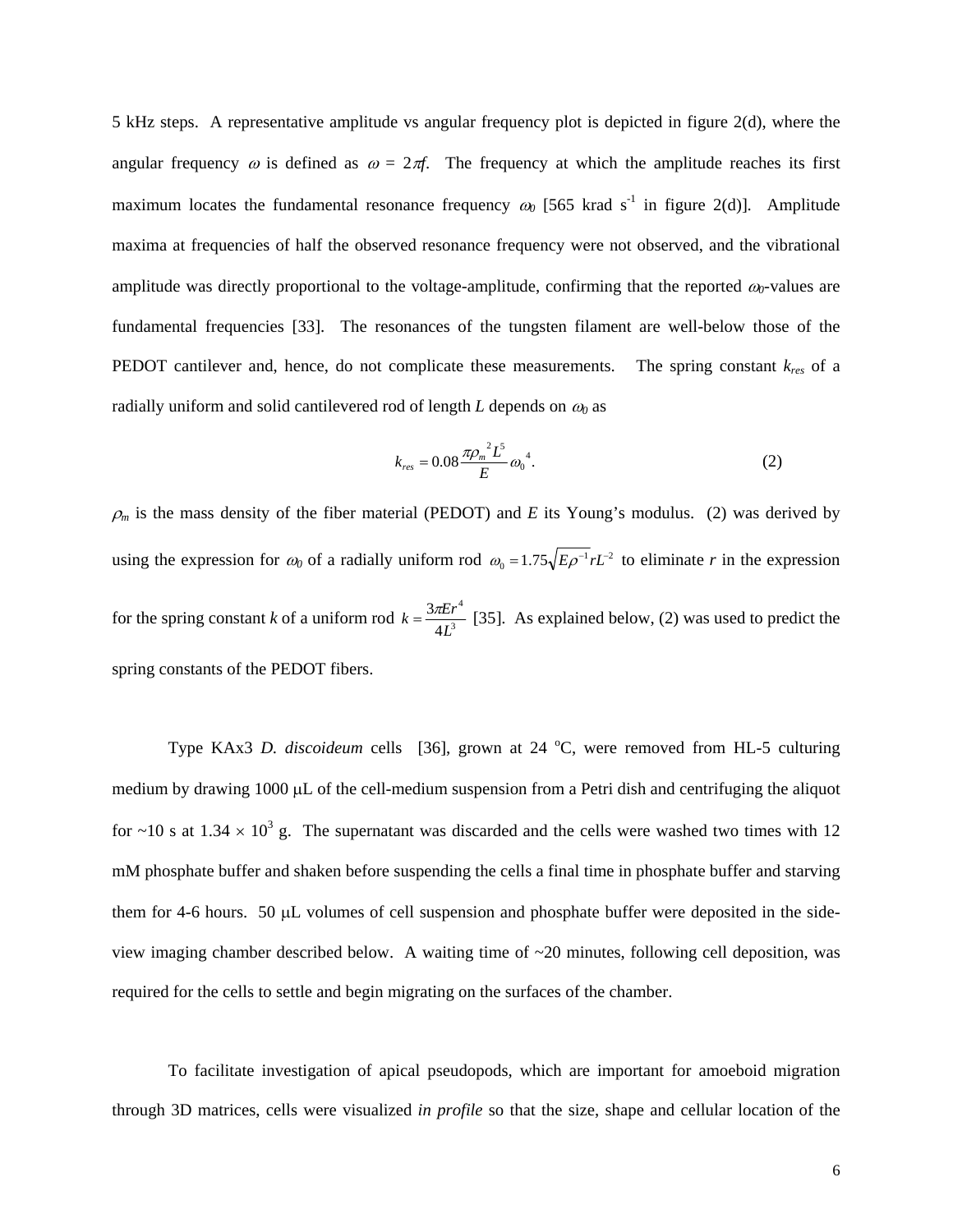pseudopod-fiber contact could be clearly observed. This mode requires that the imaging plane of the microscope be perpendicular to the substrate on which the cell crawls. Our set-up for realizing this perspective, which differs from that reported elsewhere [37], is diagrammed in figure 3(a). Briefly, a hole was bored in the base of a Petri dish (Fisherbrand) using a 7/32" drill bit at 990 rpm; these parameters minimized lip and sidewall roughness ( $\sim$ 3  $\mu$ m). A cover-slip was cemented to the underside of the dish to seal the hole. *D. discoideum* cells were cultured and introduced to the chamber at cell surface densities of  $\sim 10^3$  mm<sup>-2</sup>. The dish was mounted on the stage of an inverted microscope (Leica IRB) for optical imaging, primarily with a 63x water immersion objective of 0.90 numerical aperture. Side-view imaging of the cells was accomplished by focusing the microscope on those migrating on the sidewalls of the hole. A typical side-view image of a *D. discoideum* cell is shown in figure 3(b). The arrow points to an apical pseudopod.



Figure 3. (a) Schematic (not to scale) of the side-view imaging set-up depicting the Petri dish (PD), cover-slip (CS), and microscope objective (Obj). (b) Side-view micrograph of a *D. Discoideum* cell extending apical pseudopods. The apical pseudopod indicated by the arrow is 2.5  $\mu$ m long and ~400 nm wide. Scale bar = 10  $\mu$ m.

#### **3. Results**

We have directly measured the spring constants of 15 different PEDOT fibers by using an AFM as described above. The measured  $k_C$ ,  $\frac{\delta c}{\Delta z}$ , *L*, and  $\Delta L$  values were substituted into (1) to obtain the corresponding  $k_F$  determinations. Each fiber was characterized 3 times. The average of the three  $k_F$ determinations is denoted  $\overline{k}_F$ . All quantities required to make these spring constant determinations are reported in Table 1 (fibers 1-15).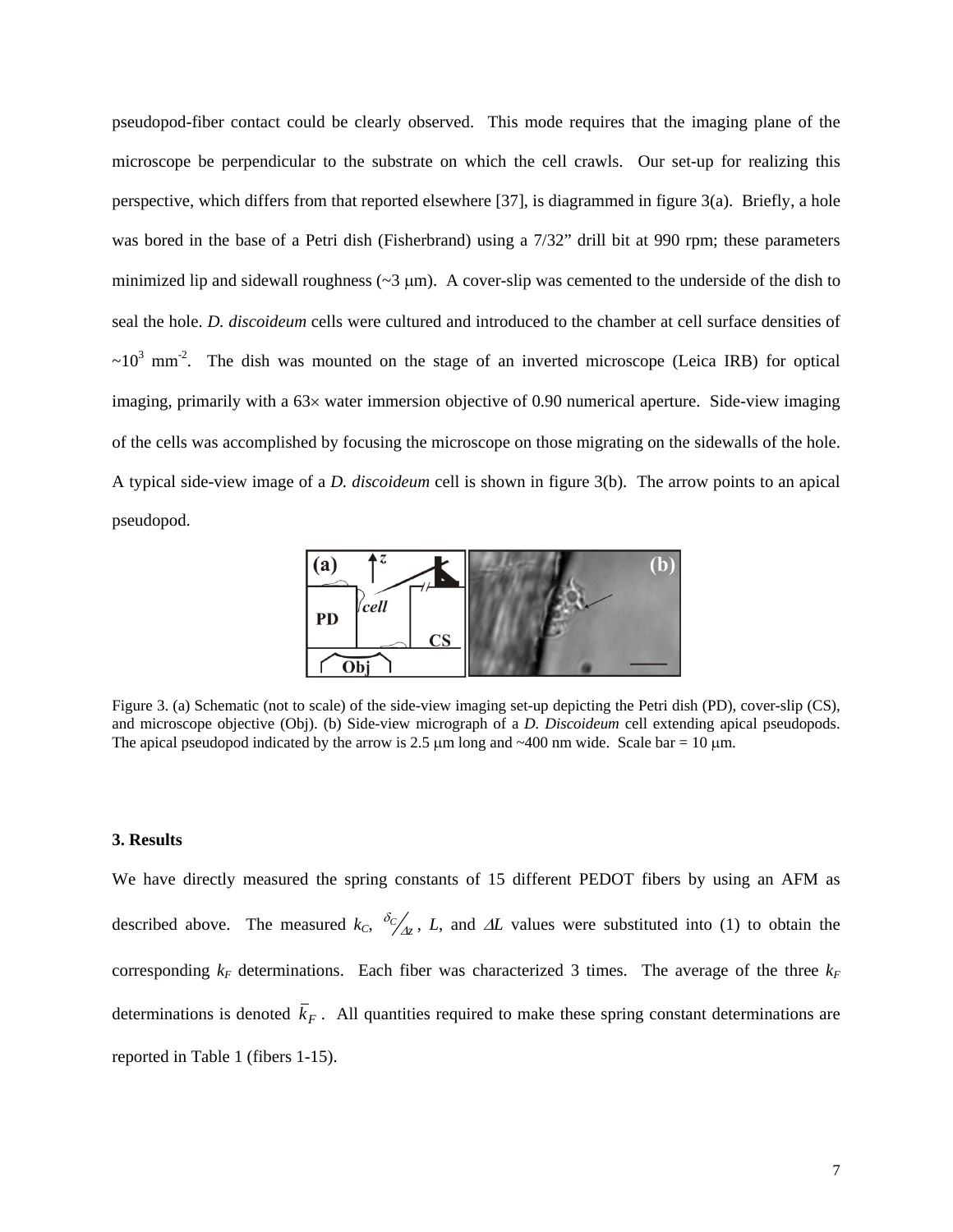| Fiber          | L         | $\delta_{\rm C}$ | $\Delta L$ | $k_C$        | $k_F$        | $k_F$        | $\omega_0$ | $r_{res}$ | $k_{res}$    |
|----------------|-----------|------------------|------------|--------------|--------------|--------------|------------|-----------|--------------|
|                | $(\mu m)$ | $\varDelta z$    | $(\mu m)$  | $(nN/\mu m)$ | $(nN/\mu m)$ | $(nN/\mu m)$ | (krad/s)   | (nm)      | $(nN/\mu m)$ |
| $\mathbf{1}$   | 7.22      | 0.28             | 0.5        | 58           | 18.9         | 18.0         | 7850       | 202       | 21.0         |
| $\overline{2}$ | 14.58     | 0.34             | 6.56       | 58           | 5.3          | 5.1          | 2292.2     | 241       | 5.1          |
| 3              | 15.08     | 0.22             | 6.56       | 61           | 3.2          | 3.1          | 2009.6     | 226       | 3.6          |
| $\overline{4}$ | 9.66      | 0.41             | 2.2        | 61           | 20.2         | 19.0         | 5149.6     | 238       | 16.7         |
| 5              | 10.66     | 0.45             | 3.9        | 64           | 13.6         | 13.8         | 4207.6     | 237       | 12.2         |
| 6              | 8.80      | 0.41             | 3.06       | 60           | 12.1         | 12.1         | 5338       | 204       | 12.1         |
| $\tau$         | 8.74      | 0.47             | 2.18       | 60           | 23.2         | 23.2         | 6091.6     | 230       | 19.8         |
| 8              | 12.39     | 0.3              | 4.8        | 61           | 6.2          | 6.1          | 2888.8     | 219       | 5.7          |
| 9              | 7.94      | 0.55             | 3          | 65.9         | 20.1         | 21.6         | 6908       | 216       | 20.3         |
| 10             | 10.36     | 0.5              | 3.06       | 60.8         | 22.1         | 21.4         | 5024       | 267       | 21.5         |
| 11             | 9.19      | 0.34             | 2.18       | 60.8         | 14.3         | 14.0         | 5149.6     | 215       | 13.0         |
| 12             | 9.72      | 0.54             | 3.93       | 65.3         | 16.7         | 16.7         | 4961.2     | 232       | 14.8         |
| 13             | 9.36      | 0.49             | 3.5        | 65.3         | 15.6         | 16.3         | 5275.2     | 229       | 15.7         |
| 14             | 10.83     | 0.37             | 4.37       | 62.8         | 8            | 8.2          | 3705.2     | 215       | 7.9          |
| 15             | 8.44      | 0.36             | 2.6        | 61           | 11.7         | 11.0         | 5212.4     | 184       | 8.9          |
| 16             | 12.84     |                  |            |              |              |              | 2449.2     | 200       | 3.6          |
| 17             | 17.0      |                  |            |              |              |              | 1382       | 198       | 1.5          |
| 18             | 20.0      |                  |            |              |              |              | 1118       | 221       | 1.4          |
| 19             | 23.0      |                  |            |              |              |              | 942        | 247       | 1.4          |
| 20             | 24.0      |                  |            |              |              |              | 816        | 232       | 1.0          |
| 21             | 28.41     |                  |            |              |              |              | 439.6      | 176       | 0.2          |
| 22             | 34.0      |                  |            |              |              |              | 377        | 216       | 0.3          |
| 23             | 30.0      |                  |            |              |              |              | 565        | 252       | 0.7          |
| 24             | 41.0      |                  |            |              |              |              | 220        | 183       | 0.07         |
| 25             | 16.73     |                  |            |              |              |              | 1758.4     | 244       | 3.5          |

**Table 1**: Parameters for the Spring Constant Measurements.

Figure 2(c) shows a PEDOT fiber (23 in Table 1) resonating in its fundamental mode at 90 kHz. (It also resonates in its harmonic modes, as the insets show, demonstrating its strong elastic character). Figure 2(d) is the amplitude versus frequency plot for the fiber of panel (c), indicating a fundamental resonance frequency  $\omega_0$  of 565  $\times$  10<sup>3</sup> rad s<sup>-1</sup>. By substituting this  $\omega_0$  value into (2), we obtain a prediction of its spring constant  $k_{res}$  of  $7.0 \times 10^{-4}$  N m<sup>-1</sup>. In calculating this result, we took the PEDOT Young's modulus *E* to be 2.0 GPa, the average of two recent determinations (1.8 GPa [38] and 2.26 GPa [39]), and the mass density  $\rho_m$  to be 1500 kg m<sup>-3</sup> [40]. By using (2) we implicitly assume that a radially non-uniform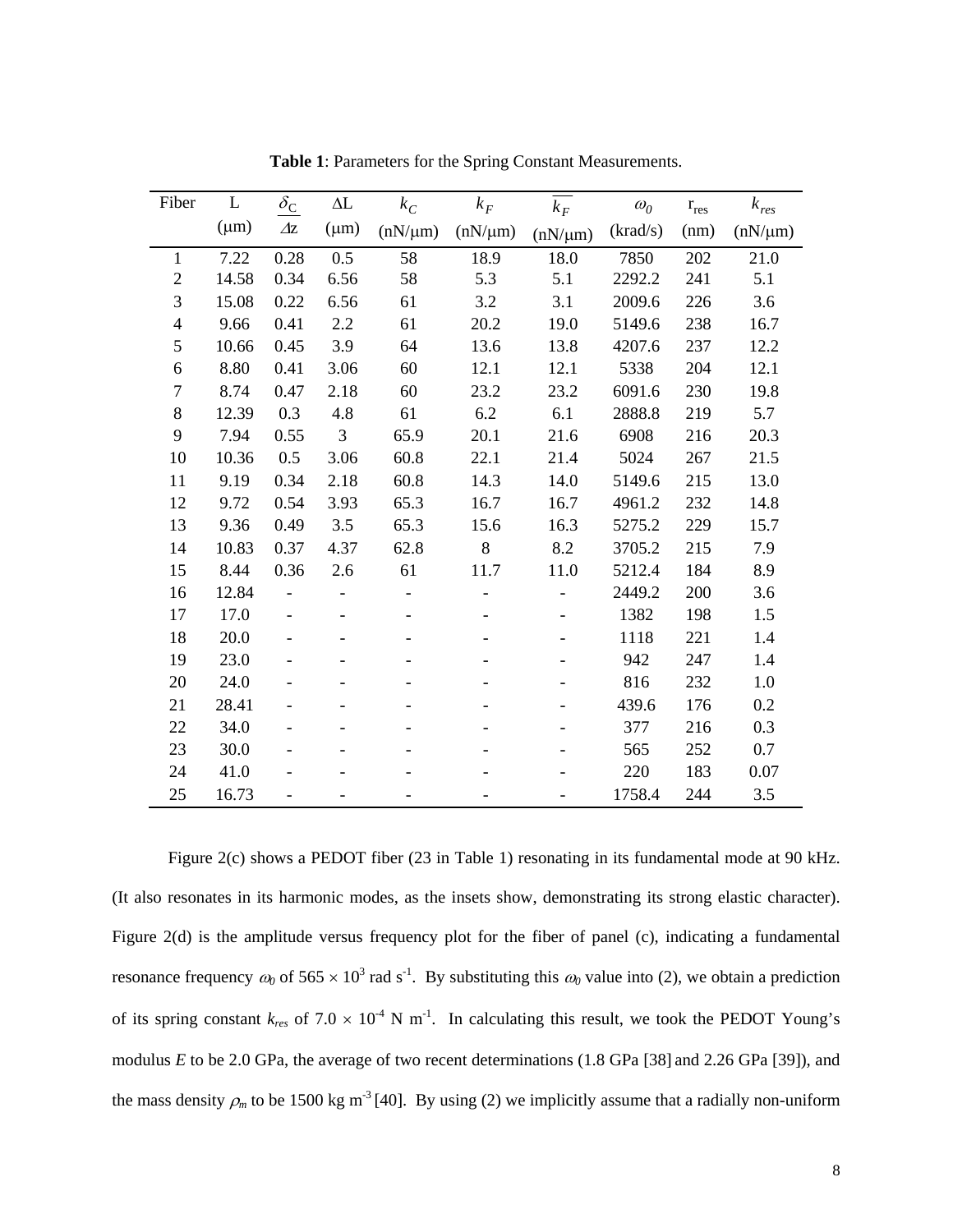PEDOT fiber of length *L both* resonates *and* bends like a hypothetical PEDOT fiber of a constant radius (and length *L*). This relation is not generally true of structurally non-uniform fibers. Therefore, in figure 4(a) we have assessed the extent to which the resonance-based determinations are accurate by plotting the measured  $k_{res}$  values for 15 fibers against their measured  $\bar{k}_F$  values. All parameters required to attain these *kres* values are listed in Table 1 (Fibers 1-15). These data are best-fit by a line having a near unity slope of 0.95. It is clear that the *kres*-values predict the spring constants of the PEDOT cantilevers with reasonable accuracy; moreover, in the small  $k$  range ( $\sim$ 4 nN  $\mu$ m<sup>-1</sup>) used in the cellular force application,



Figure 4. (a) Plot of resonance-based spring constant determinations  $k_{res}$  versus those measured by AFM  $\overline{k_F}$  (filled circles). The solid line (constrained to pass through the origin) is the best fit to the points. The horizontal error bars denote the standard deviation of the mean associated with the  $k_F$  determinations; the vertical error bars, which are nearly too small to see, denote the propagated uncertainty in measuring  $\omega$  and  $L$ . *Inset*: Distributions of the spring constants of fibers grown at 10.0 kHz to a length of  $23.8 \pm 0.8$  µm (unfilled vertical bars) and at 20.0 kHz to a length of 23.4  $\pm$  1.9 µm (filled vertical bars). (b) Plot of the fundamental resonance frequencies of PEDOT fibers  $\omega_{0,0}$  against those measured when the fibers were axially rotated by 90°  $\omega_{0.90}$ . The solid line through the data points (filled circles) has a slope of unity. *Inset*: Plot of  $\omega_0$  for single fibers that were shortened (by breaking their tips) three times versus the inverse square of their lengths  $1/L^2$ . The solid line is a best fit through the data points. The four data-sets (circles, squares, unfilled circles, and unfilled squares) correspond to four different fibers.

the agreement is excellent. Hence, the resonance frequency calibration method, though approximate, is sufficiently accurate to justify forgoing the somewhat laborious AFM method. Fibers 16-24 in Table 1, several of which were too compliant for the AFM method, were characterized using the resonance frequency method.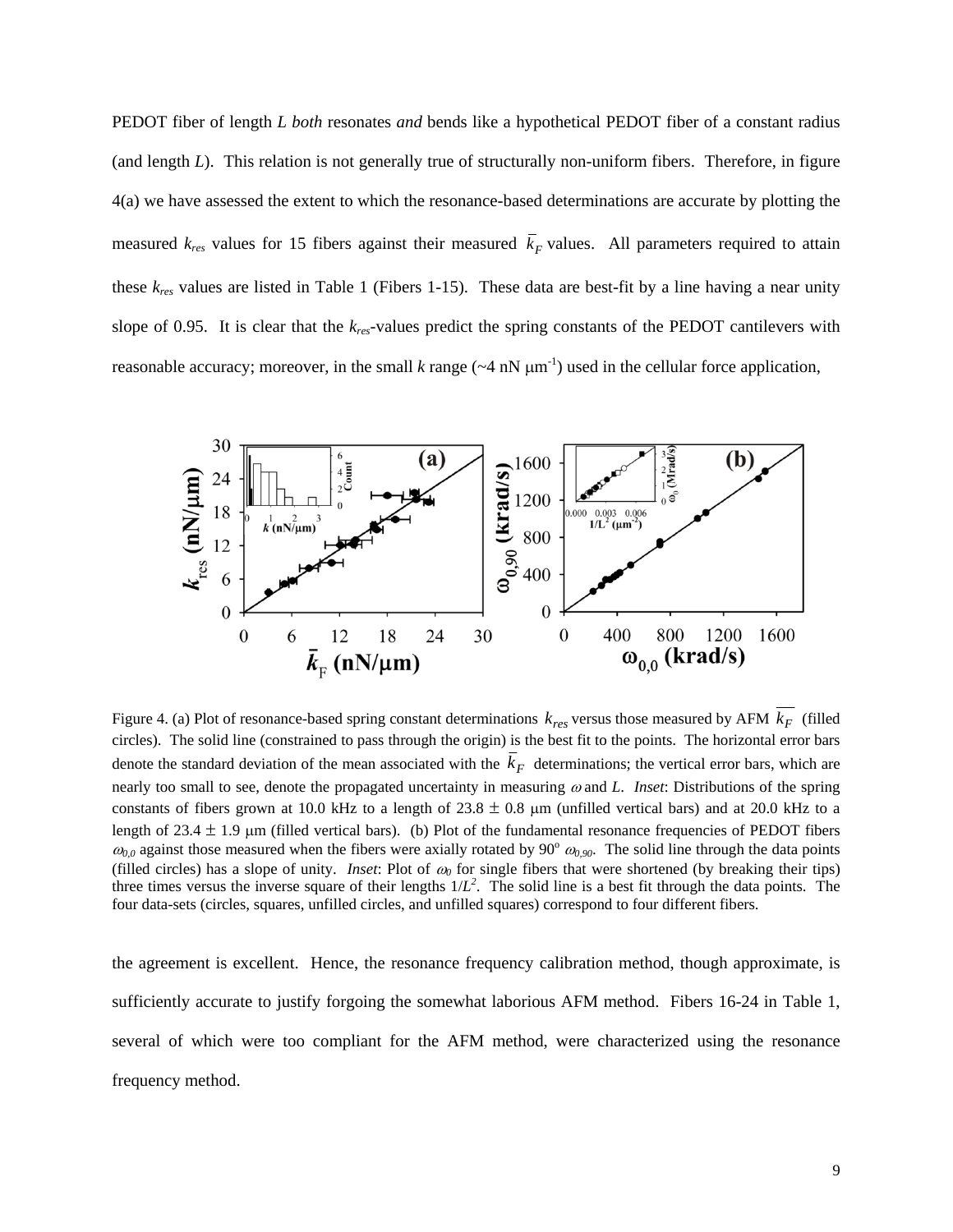The inset to figure 4(a) depicts two spring constant distributions corresponding to two sets of fibers grown with different frequencies of the alternating voltage to approximately the same lengths. As described elsewhere [30], the frequency of the alternating voltage sets the average radii of the fibers, with higher frequencies producing thinner fibers. One distribution (unfilled vertical bars) describes 14 fibers grown using a frequency of 10.0 kHz to a length of  $23.8 \pm 0.8$  µm (unfilled vertical bars). The average spring constant for these fibers is  $0.8 \pm 0.6$  nN/ $\mu$ m. The other distribution (filled vertical bars) describes 8 fibers grown using a frequency of 20.0 kHz to a length of  $23.4 \pm 1.9$  µm. The average spring constant of these fibers is  $0.08 \pm 0.04$  nN/ $\mu$ m. Hence, the spring constants of the fibers may be controlled across reasonably narrow ranges by controlling the frequency of the alternating voltage during growth, as well as the length of the fiber.

To assess the degree to which the structural non-uniformity of the fibers causes anisotropy in their spring constants, we have measured the  $\omega_0$ -values in planes-of-bending that differ by 90 $^{\circ}$  of axial rotation. These resonance frequency values are denoted  $\omega_{0,0}$  and  $\omega_{0,90}$ . Figure 4(b) plots the measured  $\omega_{0.90}$ -value against the corresponding  $\omega_{0.0}$ -value for 12 different fibers. These data are well-fit by a line of unity slope, indicating that the  $\omega_{0,0}$  and  $\omega_{0,90}$  values for a given fiber are equal. Another concern is that the fibers grow unevenly such that their tips have different average thicknesses than their bases. The inset to figure 4(b) plots  $\omega_0$  for single fibers that were shortened (by breaking off their tips) three times versus the inverse square of their lengths  $1/L^2$ . The different symbols represent the data-sets for the four fibers that were examined in this manner. These data lie along a single line, as indicated by the best-fit (solid line).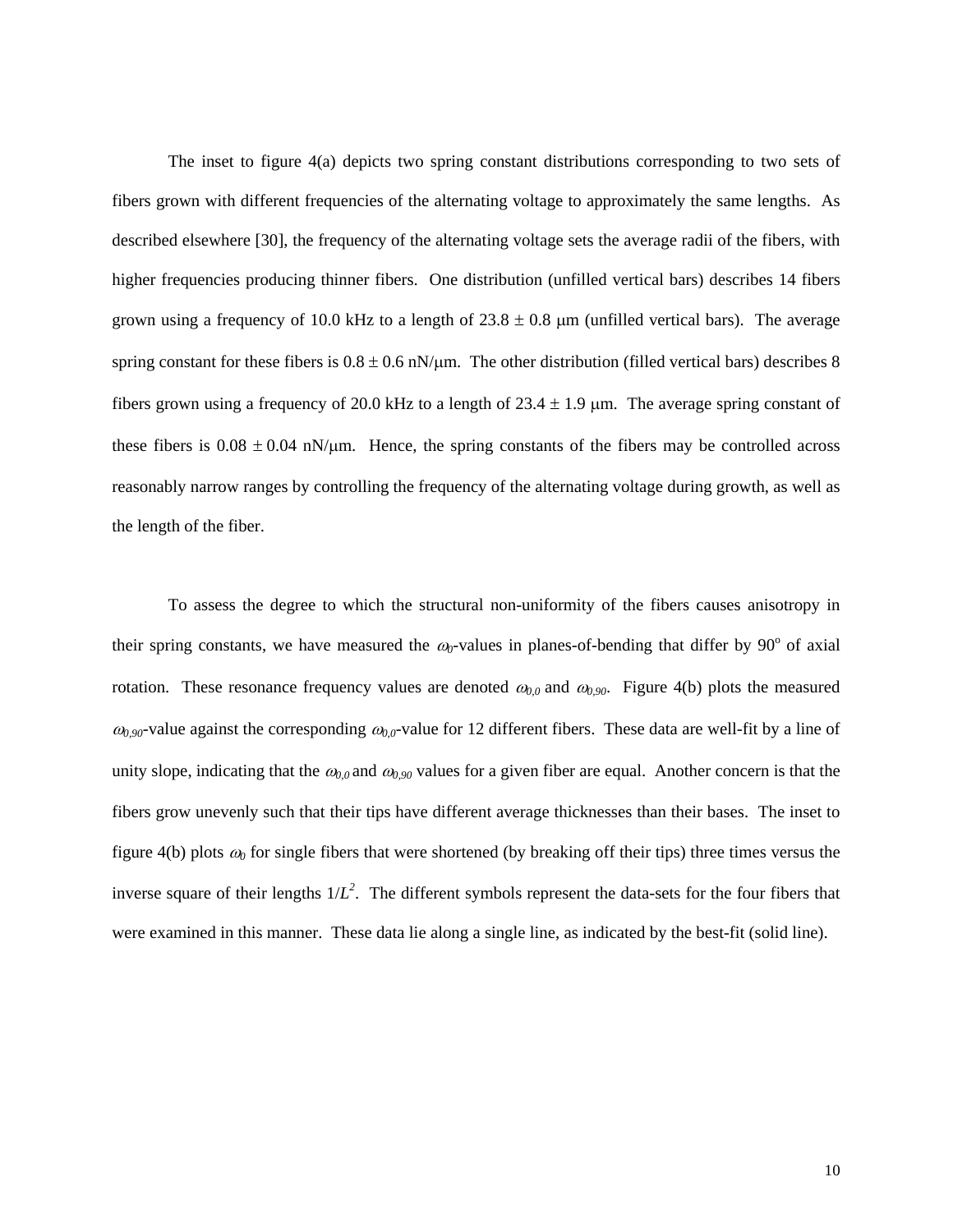

Figure 5. A series of optical micrographs of cantilevered PEDOT fiber (a) in its neutral position after contact initiation by the pseudopod; (b)-(d) while being deflected upwards by the cell at times  $22 \text{ s}$ ,  $68 \text{ s}$ ,  $98 \text{ s}$ , and  $100 \text{ s}$ respectively; and (f) at time 118 s when the fiber is back in its neutral position after release by the cell. A video of this event shown at  $\sim$ 6  $\times$  the actual rate is available online (AVI type, file size 677 KB, stacks.iop.org/Nano/2X/XXXXXX). The scale bar in panel (a) denotes 15  $\mu$ m.

Figures 5(a)-(f) constitute a series of side-view images of a *D. discoideum* cell migrating on the vertical side-wall. An apical pseudopod adheres to the cantilever in panel (a), deflects it by exerting a pulling force on it in panels (b)-(d), and releases it in panel (e). A video of this event, shown at  $\sim 6 \times$  the actual rate is available as supporting information (available at stacks.iop.org/Nano/2X/XXXXXX). These images depict an apical pseudopod-cantilever deflection event, where the cantilever represents a secondary substrate. The measured deflection  $\delta_F(L)$  of the fiber is extracted from these images by finding the distance between the tip of the deflected and undeflected fiber. (Drift of the microscope stage occurred at a rate of 0.09  $\mu$ m/min and, therefore, does not compromise the  $\delta_F(L)$  determinations). The shape of the pseudopod evolves throughout this event.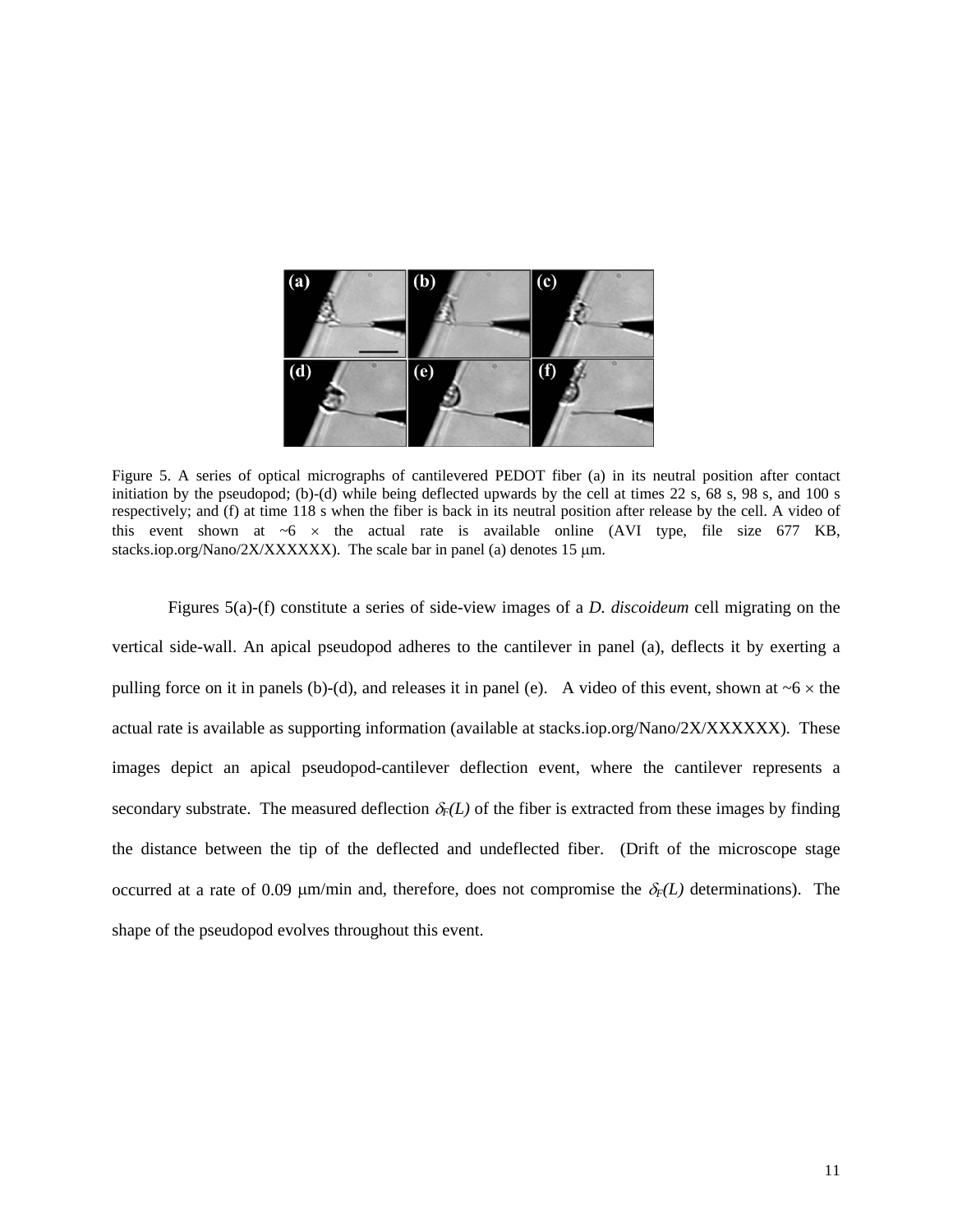

Figure 6. (a) Apical pseudopod induced deflection (unfilled circles) and force (filled circles) measured during the event depicted in figure 5. The error bars reflect the propagated uncertainties of  $\delta_F$  and  $k_{res}$ . (b) Distribution of the terminal forces obtained from 41 pseudopod-fiber deflection events. (c) Distribution of contact durations obtained from the same set of 41 events.

Figure 6(a) shows the fiber-end deflection-values  $\delta_F(L)$  (unfilled circles) corresponding to the apical pseudopod deflection event of figure  $5(a)$ -(f). This fiber—wire 25 in Table 1—was found to have a spring constant  $k_{res}$  of 3.5  $\pm$  0.3 nN/ $\mu$ m. Conversion of the  $\delta_F$ -values to forces f via Hooke's law (f =  $\delta_{rk_{res}}$ ) yields the filled circles in figure 6(a). These data show that *f* reaches 8.5 nN without breaking contact. A total of 41 apical pseudopod-fiber deflection events were observed in this study. Figure 6(b) depicts the distribution of the terminal forces for these events. *Terminal force* refers to the force applied to the fiber the instant before it recoiled to its neutral position. The average terminal force was  $3.1 \pm 2.7$ nN. Figure 6(c) depicts the distribution of the durations of these events. The average contact duration was  $23.4 \pm 18.5$  s.

#### **4. Discussion**

This study presents methodology for fabricating cantilevered cellular force sensors composed of PEDOT fibers grown from maneuverable substrates. The diameter and length of a fiber are user-controlled during the growth process and, consequently, the spring constants of the fibers may be controlled across reasonably narrow ranges as shown in the inset to figure 4(a). These force sensors are calibrated either by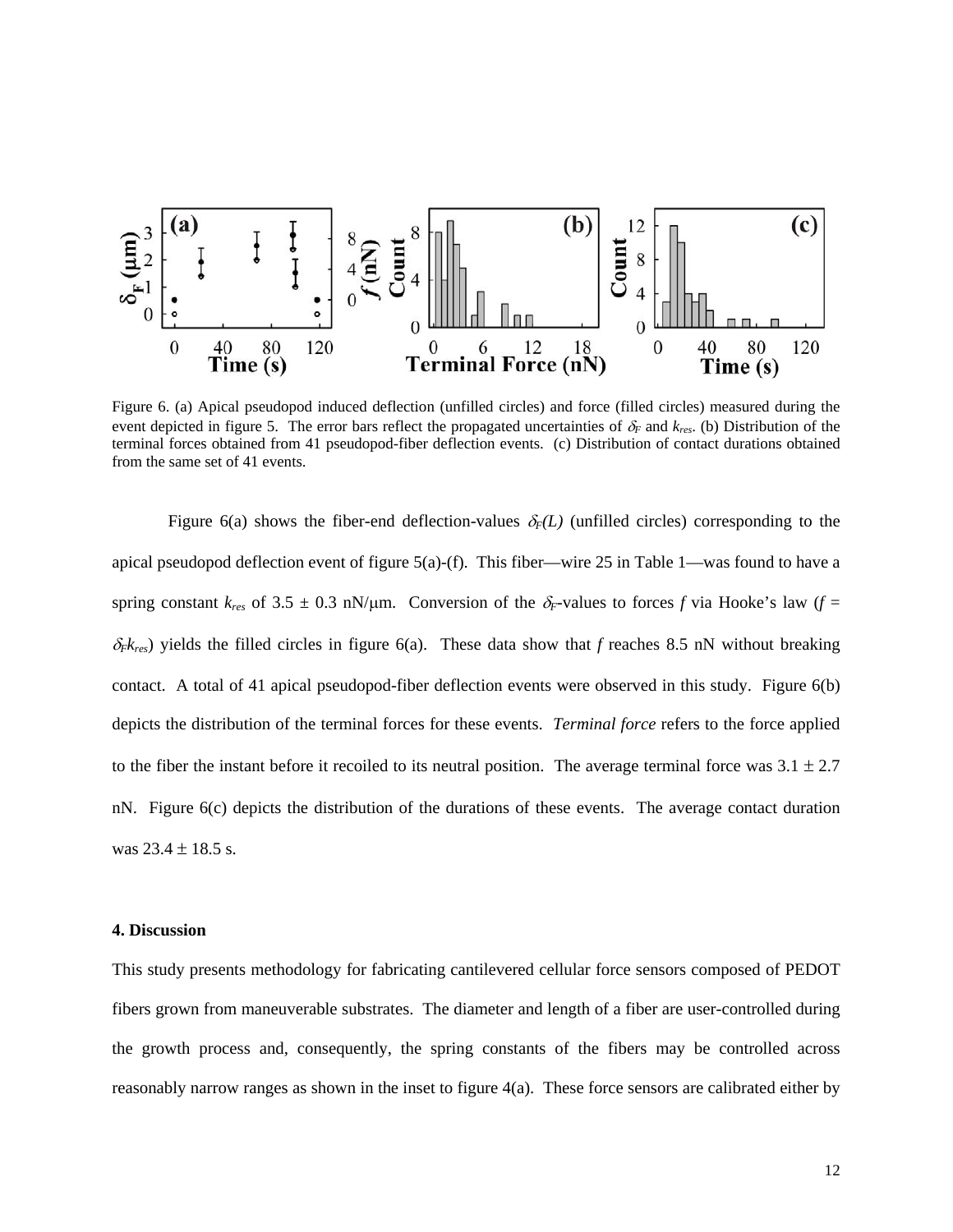measuring the fibers' spring constants directly via AFM or, more conveniently, by finding their resonance frequencies for transverse vibration. The near-unity slope of figure 4(a) implies that the resonance frequency calibration method [*i.e.* equation (2)], though approximate, is sufficiently accurate to forgo the more laborious AFM method. In applying (2) to the PEDOT fibers, we assume that the fiber bends like a hypothetical uniform fiber having a particular radius and vibrates like a uniform fiber of the same radius. However, the PEDOT fibers are radially non-uniform [inset of figure 1(c)]. For structurally non-uniform cantilevers, this assumption is not strictly true. The spring constant and the resonance frequencies of a cantilever are derived from different forms of Newton's  $2<sup>nd</sup>$  Law: for the former, there is no net torque on the fiber; for the latter the net torque varies periodically with time. Hence, it is somewhat fortuitous that the resonance-based spring constant determinations were found to be accurate [figure  $4(a)$ ]. The theoretical analysis required to quantify the limits of this approximation lies beyond the scope of this work. However, because the resonance-method is in wide use in the calibration of micro- and nanocantilevers, we feel that elucidation of the limits of this assumption is needed, and will present such an analysis in a forthcoming work.

Because the fibers are radially non-uniform and somewhat axially asymmetric, concern over the anisotropy of their spring constants arises. Figure 4(b) shows that the resonance frequency values in planes-of-bending that differ by 90 $^{\circ}$  of axial rotation are essentially equal for a given fiber. Because  $\omega_0$ predicts  $k_F$  to a reasonable degree of accuracy (discussed above), this finding implies that the spring constants in orthogonal bending planes are essentially the same; thus, we do not observe a significant degree of bending anisotropy. A related concern is that the fibers grow unevenly, causing their foremost tips to have different average radii than their bases. A radially uniform fiber has a resonance frequency of  $\omega_0 = 1.75 \sqrt{E\rho^{-1} rL^2}$ . Hence, the inset to figure 4(b) shows that the PEDOT fibers resonate like radially uniform fibers as shortening the fibers does not change the slope  $(1.75\sqrt{E\rho^{-1}}r)$  of their  $\omega_0$  versus  $L^2$  plots. These data also provide further confirmation that fibers grown under the same controlled conditions have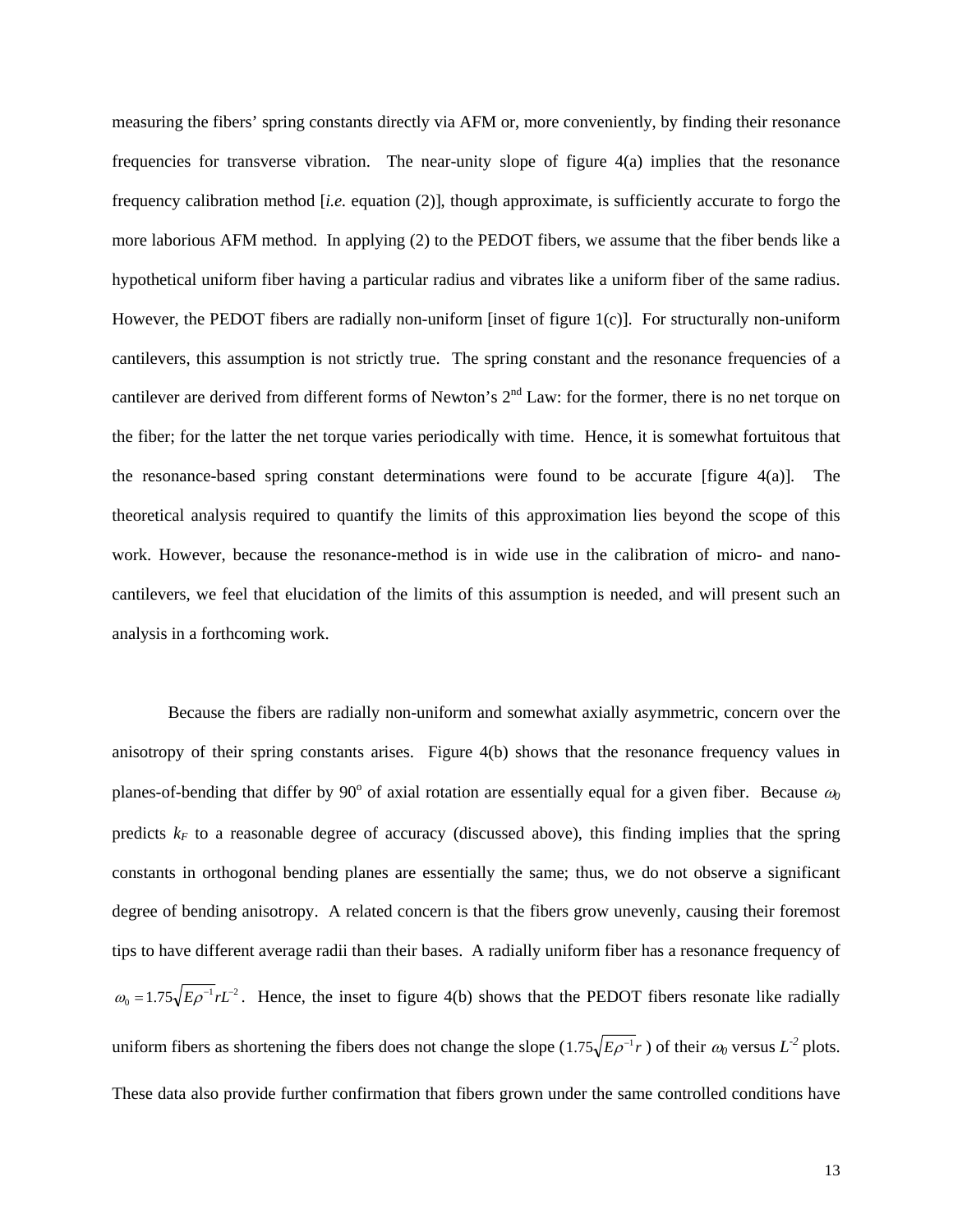similar structures, as each of the four data-sets shown in this plot has the same slope. Hence, these findings presented in figures 4(a) and (b) establish a basis for calibrating these fibers via the comparatively straight-forward resonance method.

Typical lengths of the PEDOT fibers are  $\sim$  20  $\mu$ m, which provides sufficient reach to cleanly interface the tip of a fiber with a subcellular target on a cell without forming unintentional secondary contacts to the cell. To demonstrate this capability, we have resolved the dynamical forces that arise at individual adhesive contacts between the tips of apical pseudopods and the PEDOT cantilevers. Most prior work on pseudopod dynamics has regarded motility on planar substrates such as Petri dishes and microscope slides. However, apical pseudopod dynamics are required of *D. discoideum* in nature where the local topography of forest floors—crevices and debris—necessitates off-plane motion of a cell as it transfers from one surface to another. By employing the dynamical force sensors, the present study found the average terminal force exerted during the apical pseudopod-secondary substrate adhesive contacts to be 3.1  $\pm$  2.7 nN and the average duration of these contacts to be 23.4  $\pm$  18.5 s. This period compares well to the  $19.4 \pm 8.2$  s lifetimes of the adhesive contacts made by actin foci to *basal* substrates [41], suggesting that the adhesive structures at the apical pseudopod-tips may be actin foci. However, no external forces were applied to the actin-foci in this prior study (although internal forces could have been present) [41]. This detail is significant because the application of a force against a bond accelerates the dissociation rate of the bond [42]. Hence, when a pulling force is applied against an actin focus, it is expected to decay more rapidly than the 19.4 s average lifetime in the unforced case. On the other hand, apical contacts can survive for 23.4 s under few nano-Newton external forces [figures 6(a) and (b)]. This comparative robustness is expected to increase the probability that apical contacts survive while the preexisting basal contacts (actin foci) decay, as required for inter-substrate (basal-to-apical) transfer. Further investigation into this mechanism will be undertaken in a future study.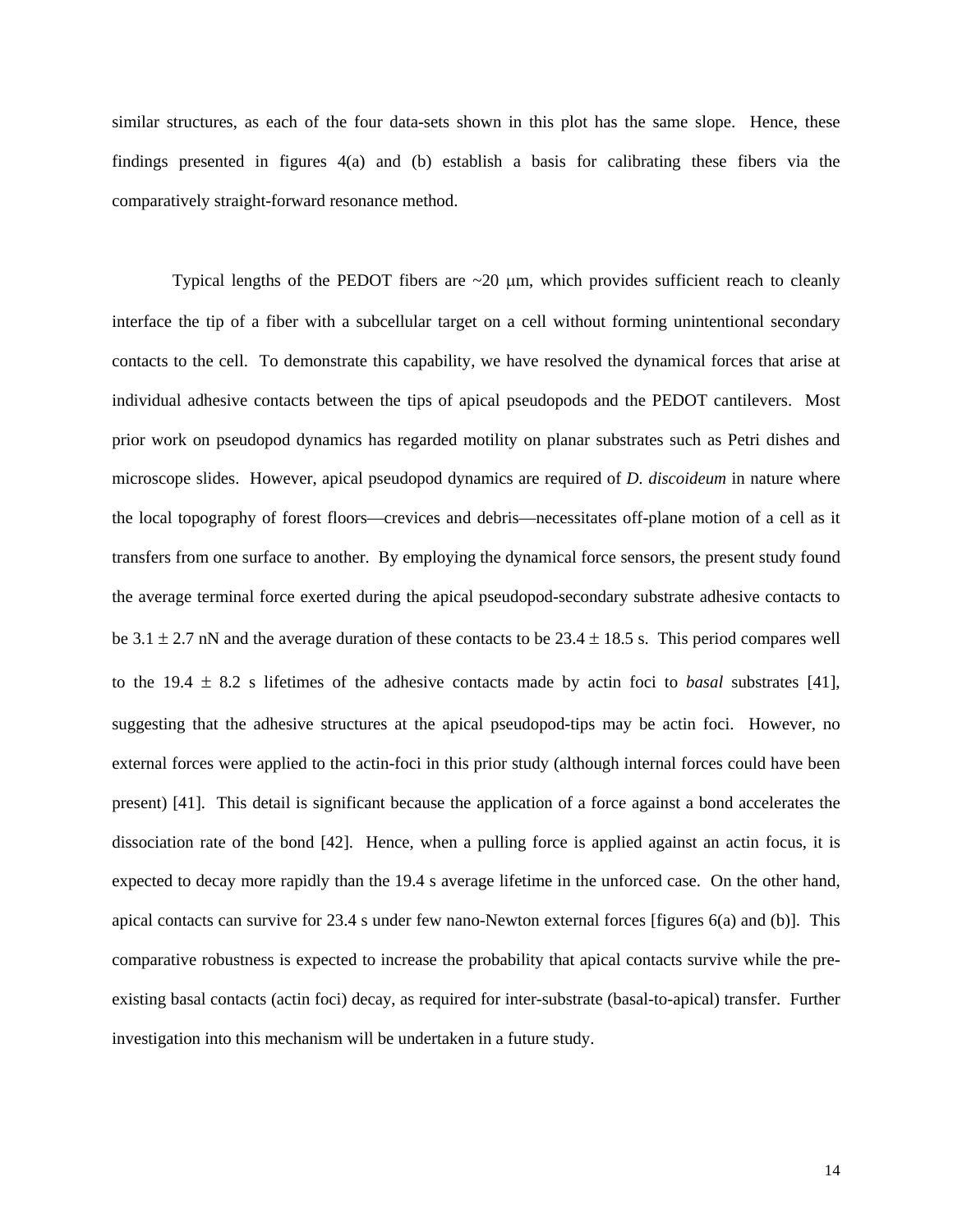#### **5. Conclusion**

This study has presented an innovative methodology for the electrochemical fabrication of cellular force sensors composed of cantilevered PEDOT fibers. Calibration of the force sensors is straight-forward via measurement of the transverse resonance frequencies of the fibers. By employing these fibers to characterize the dynamics of apical pseudopod-substrate adhesive contacts of *D. discoideum* cells, we have shown that these cantilevers are effective, high aspect ratio cellular force probes that may be positioned independently around the cell and can interface with sub-micron targets without forming unintentional secondary contacts to the cell. These capabilities will permit further statistical characterization of the durations and magnitudes of the forces exerted at individual apical and lateral pseudopod substrate contacts, as a means of elucidating the physical basis of pseudopod-substrate adhesion. We also note that the dimensions and maneuverability of the PEDOT force probes will likely permit characterization of the dynamics at other interesting adhesive entities such as the setae and spatulae of gecko feet [43] and the micro-bristles of beetle tarsi [44], which have dimensions comparable to *D. discoideum* pseudopods.

**Acknowledgement.** This work was partially supported by National Science Foundation grants PHY-0646966 (BNF) and DMR-0603144 (BML). We thank Professor Robert Szoszkiewicz for helpful suggestions regarding cantilever calibration.

#### **References**

- [1] Friedl P, Borgmann S and Broecker E B 2001 Amoeboid leukocyte crawling throgh extracellular matrix: lessons from the *Dictyostelium* paradigm of cell movement *J. Leukoc. Biol.* **70** 491-509
- [2] Muller A, Homey B, Soto H, Ge N F, Catron D, Buchanan M E, McClanahan T, Murphy E, Yuan W, Wagner S N, Barrera J L, Mohar A, Verastegui E and Zlotnik A 2001 Involvement of chemokine receptors in breast cancer metastasis *Nature* **410** 50-6
- [3] Stossel T P 1994 The machinery of blood cell movements *Blood* **84** 367-79
- [4] Yumura S and Kitanishi-Yumura T 1990 Fluorescence-mediated visualisation of actin and myosin filaments in the contractile membrane-cytoskeleton complex of *Dictyostelium discoideum Cell Struct. Funct.* **15** 355-64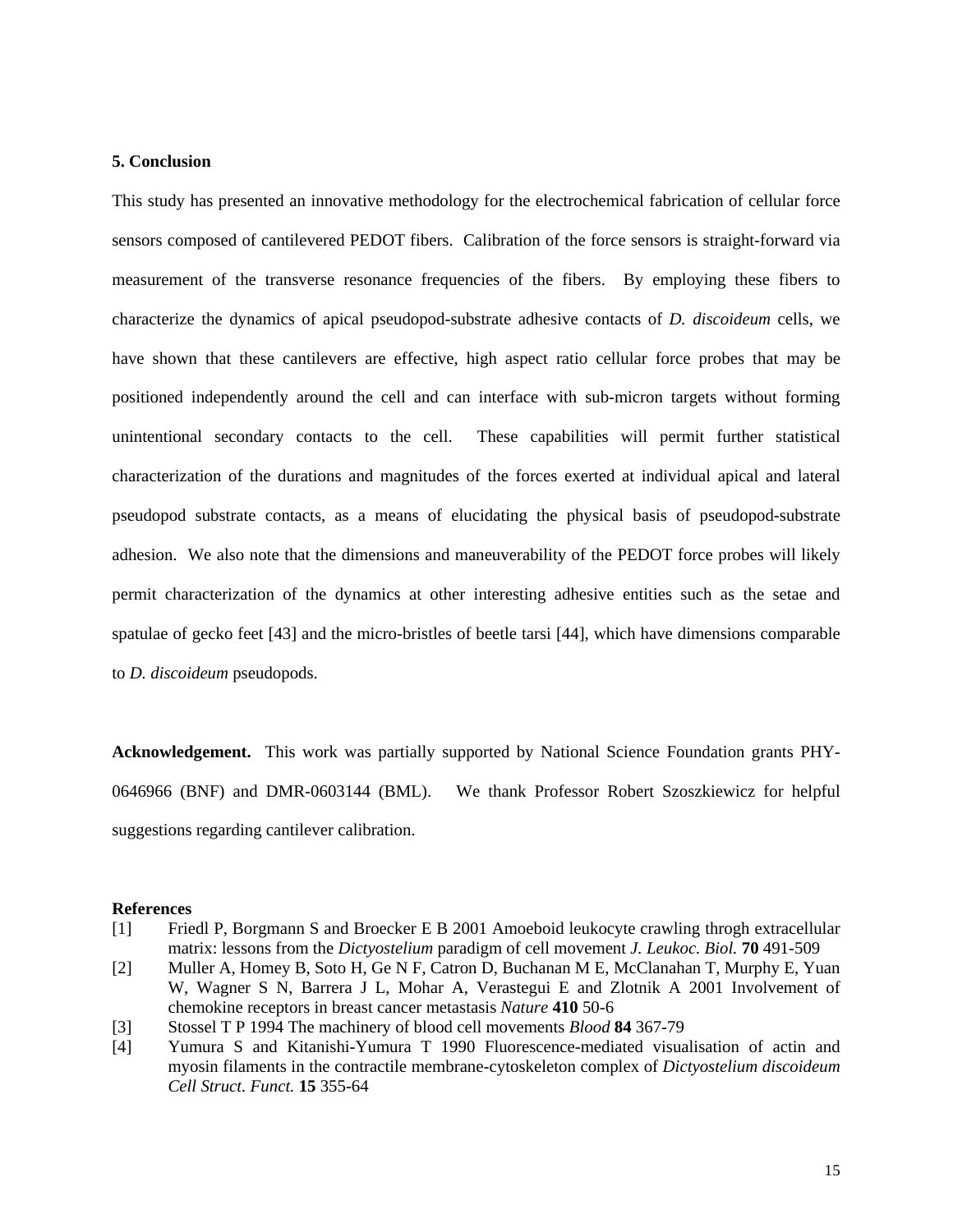- [5] Ren X S, Kiosses W B, Sieg D J, Otey C A, Schlaepfer D D and Schwartz M A 2000 Focal adhesion kinase suppresses Rho activity to promote focal adhesion turnover *J. Cell .Sci.* **113** 3673-8
- [6] Galbraith C G and Sheetz M P 1997 A micromachined device provides a new bend on fibroblast traction forces *Proc. Natl. Acad. Sci.* **94** 9114-8
- [7] Walter N, Selhuber C, Kessler H and Spatz J P 2006 Cellular unbinding forces of initial adhesion processes on nanopatterned surfaces probed with magnetic tweezers *Nano Lett.* **6** 398-402
- [8] Vogel V and Sheetz M 2006 Local force and geometry sensing regulate cell functions *Nature Reviews: Molecular Cell Biology* **7** 265-75
- [9] Devreotes P N and Zigmond S H 1988 Chemotaxis in eukaryotic cells: a focus on leukocytes and *Dictyostelium Annual Review of Cell Biology* **4** 649-86
- [10] Bailly M, Condeelis J S and Segall J E 1998 Chemoattractant-induced lamellipod extension *Microsc. Res. Technol.* **43** 433-43
- [11] Stossel T P, Hartwig J H, Janmey P A and Kwiatkowski D J 1999 Cell crawling two decades after Abercrombie *Biochem. Soc. Symp.* **65** 267-80
- [12] Friedl P, Entschladen F, Conrad C, Niggermann B and Zanker K S 1998 CD4+ T lymphocytes migrating in three dimensional collagen lattices lack focal adhesions and utilize beta1 integrinindependent strategies for polarization, interaction with collagen fibers and locomotion *Eur. J. Immunol.* **28** 2331-43
- [13] Friedl P and Weigelin B 2008 Interstitial leukocyte migration and immune function *Nature Immunology* **9** 960-9
- [14] Harris A K, Stopak D and Wild P 1980 Silicone substrata: a new wrinkle in the study of cell locomotion *Science* **208** 177-9
- [15] Schwartz U S, Balaban N Q, Riveline D, Bershadsky A, Geiger B and Safran S A 2002 Calculation of forces at focal adhesions from elastic substrate data: the effect of localized force and the need for regularization *Biophys. J.* **83** 1380-94
- [16] Pfister G, Stroh C M, Perschinka H, Kind M, Knoflach M, Hinterdorfer P and Wick G 2005 Detection of HSP60 on the membrane surface of stressed human endothelial cells by atomic force and confocal microscopy *Journal of Cell Science* **118** 1587-94
- [17] Helenius J, Heisenberg C-P, Gaub H E and Muller D J 2008 Single-cell force spectroscopy *Journal of Cell Science* **121** 1785-91
- [18] Sun Z, Martinez-Lemus L A, Trache A, Trzeciakowski J P, Davis G E, Pohl U and Meininger G A 2005 Mechanical properties of the interaction betwen fibronectin and alpha5beta1-integrin on vascular smooth muscle cells studied using atomic force microscopy *Am. J. Physiol.* **289** H5226- H2535
- [19] Trache A, Trzeciakowski J P, Gardiner L, Sun Z, Muthuchamy M, Guo M, Yuan S Y and Meininger G A 2005 Histamine effects on endothelial cell fibronectin interaction studied by atomic force microscopy *Biophys. J.* **89** 2888-98
- [20] Friedrichs J, Helenius J and Mueller D J 2010 Stimulated single-cell force spectroscopy to quantify cell adhesion receptor crosstalk *Proteomics* **10** 1455-62
- [21] Hoffmann S, Hosseini B H, Hecker M, Louban I, Bulbuc N, Garbi N, Wabnitz G H, Samstag Y, Spatz J P and Haemmerling G J 2011 Single cell force spectroscopy of T cells recognizing a myelin-derived peptide on antigen presenting cells *Immunology Letters* **136** 13-20
- [22] Hoffmann S C, Wabnitz G H, Samstag Y, Moldenhauer G and Ludwig T 2011 Functional analysis of bispecific antibody (EpCAMxCD3)-mediated T-lymphocyte and cancer cell interaction by single-cell force spectroscopy *International Journal of Cancer* **128** 2096-104
- [23] Evans E, Ritchie K and Merkel R 1995 Sensitive force technique to probe molucular adhesion and structural linkages at biological interfaces *Biophys. J.* **68** 2580-7
- [24] Litvinov R I, Shuman H, Bennett J S and Weisel J W 2002 Binding strength and activation state of single fibrinogen-integrin pairs on living cells *Biophys. J.* **84** 1252-62